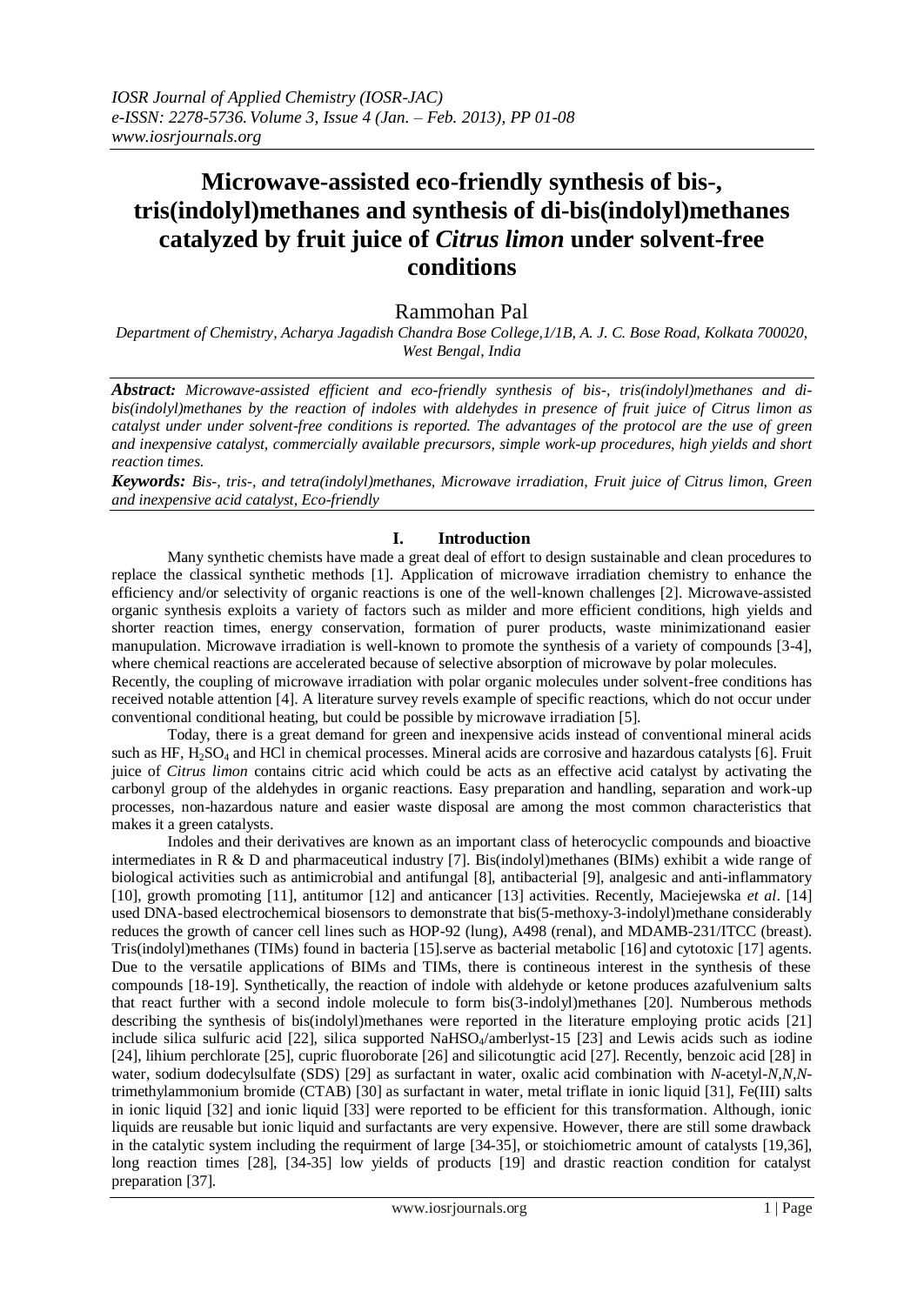In continuation of this research, I herein report the first example of the synthesis of bis-, tris(indolyl)methanes and di-bis(indolyl)methanes in presence of fruit juice of *Citrus limon* a green, inexpensive and easily available acid catalyst by direct reaction of indoles with aromatic and aliphatic aldehydes using microwave irradiation under solvent-free conditions (Scheme 1).

### **II. Results And Discussion**

In the present article, a facile and clean route using fruit juice of *Citrus limon* as a mild and highly efficient acid catalyst for the comparative synthesis of bis(3-indolyl)methanes **3** under microwave irradiation condition were described (Scheme 1). I have found that indole / 2-methylindole (2 mmol) when reacted with various aldehydes (1 mmol) in presence of fruit juice of *Citrus limon* in neutal alumina under microwave irradiation produces bis(3-indolyl)methanes (**3a**-**x**) in high yields (Scheme 1, Table 1). When 3-formylindole was used as a aldehydes the corresponding tris(3-indolyl)methanes (**3y** and **z**) are formed in similar reaction conditions. The structures of the known products were settled by the comparison of <sup>1</sup>H-NMR and melting points with their literature data and the structures for the unknown products were settled from their analytical and spectral  $(\text{IR}, \, {}^1\text{H-NMR})$  and Mass) data.



Scheme 1

The scope of application of the presented method is demonstrated by using the various substituted aromatic and aliphatic aldehydes to react with indoles. The procedure was successfully applied for heteroaromatic aldehyde (entry n) and the corresponding BIMs was obtained in 85% yield. The electronic nature of the substituents in the aromatic ring did not show any noticeable effect on this conversion. The long-chain aliphatic aldehydes (entries o, p and x) also worked well to form the products in high yields. The ether (entries b, d, e and r) and esters linkages (entries g, h and v) present in the aldehydes were unaffected. The activity of indole and 2-methylindole was found to be almost similar towards the reaction. The results are summarized in (Table 1).

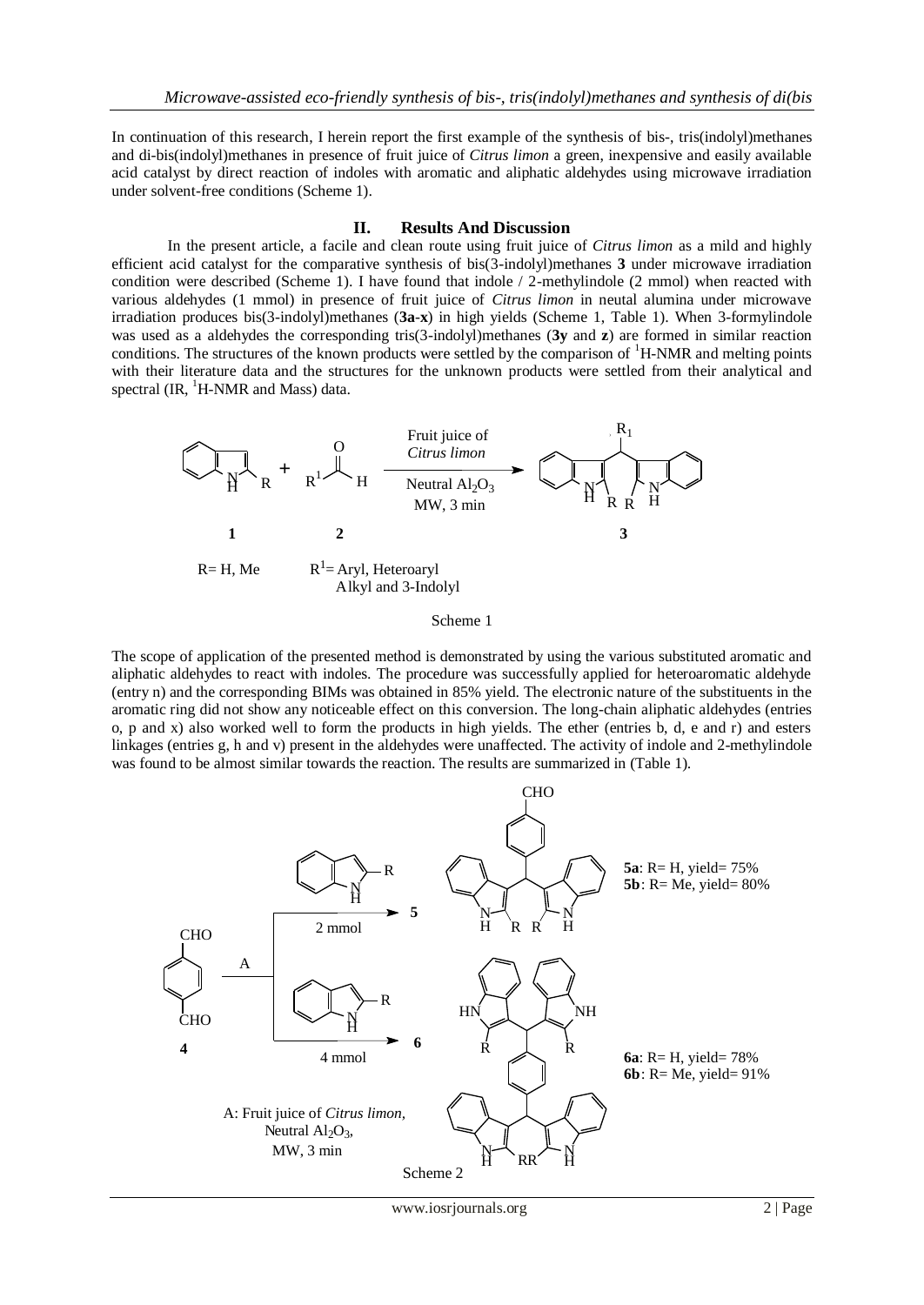Interstingly, when I used terephthaldialdehyde (**4**) and indoles in 1:2 ratio, *p*-bis-indolylmethane benzaldehydes (**5a** [38] and **5b**) were obtained in good yields. When 4 molar equivalents of indoles were used, *p*-di(bisindolylmethane)benzenes (**6**) were obtained in 78% and 91% yields of **6a** [38] and **6b** respectively (Scheme 2).

| Table 1. Microwave-assisted synthesis of bis- and tris(3-indolyl)methanes (3) catalyzed by fruit juice of <i>Citrus limon</i> under solvent-free conditions <sup>a</sup> .                                                                                                                                                                                                                                                     |              |                               |                                                  |                 |                                                                             |  |
|--------------------------------------------------------------------------------------------------------------------------------------------------------------------------------------------------------------------------------------------------------------------------------------------------------------------------------------------------------------------------------------------------------------------------------|--------------|-------------------------------|--------------------------------------------------|-----------------|-----------------------------------------------------------------------------|--|
| Entry                                                                                                                                                                                                                                                                                                                                                                                                                          | Indole $(1)$ | Aldehyde (2)                  | Product (3)                                      | Yield $(\%)^b$  | M.p. $(^{\circ}C)$ (Lit. Value) <sup>d</sup><br>87-89 (88-90) <sup>25</sup> |  |
| $\rm{a}$                                                                                                                                                                                                                                                                                                                                                                                                                       |              | <b>CHO</b>                    | $\rm{H}$<br>Н<br>3a                              | 86              |                                                                             |  |
| $\bf b$                                                                                                                                                                                                                                                                                                                                                                                                                        |              | <b>CHO</b><br>OMe             | OMe<br>N<br>H<br>H<br>3 <sub>b</sub>             | 85              | $185-186(185-187)^{27b}$                                                    |  |
| $\mathbf{C}$                                                                                                                                                                                                                                                                                                                                                                                                                   |              | CHO<br>Me                     | Me<br>$_{\rm H}^{\rm N}$<br>H<br>3c              | 80              | $93-95(94-96)^{24}$                                                         |  |
| $\overline{\mathrm{d}}$                                                                                                                                                                                                                                                                                                                                                                                                        |              | CHO<br>Ő                      | O-<br>O<br>$\rm{H}$<br>H<br>3d                   | 85              | $96-97(97-99)^{25}$                                                         |  |
| ${\bf e}$                                                                                                                                                                                                                                                                                                                                                                                                                      |              | CHO<br>OMe<br>$\overline{OH}$ | OH<br>OMe<br>$\frac{1}{H}$<br>H<br>$3\mathrm{e}$ | 80              | $125(126-127)^{29}$                                                         |  |
| $\mathbf f$                                                                                                                                                                                                                                                                                                                                                                                                                    |              | CHO<br><b>OH</b>              | OH<br>Ħ<br>Ħ<br>3f                               | 82              | $121 (120-121)^{30}$                                                        |  |
| $\mathbf{g}% _{T}=\mathbf{g}_{T}=\mathbf{g}_{T}=\mathbf{g}_{T}=\mathbf{g}_{T}=\mathbf{g}_{T}=\mathbf{g}_{T}=\mathbf{g}_{T}=\mathbf{g}_{T}=\mathbf{g}_{T}=\mathbf{g}_{T}=\mathbf{g}_{T}=\mathbf{g}_{T}=\mathbf{g}_{T}=\mathbf{g}_{T}=\mathbf{g}_{T}=\mathbf{g}_{T}=\mathbf{g}_{T}=\mathbf{g}_{T}=\mathbf{g}_{T}=\mathbf{g}_{T}=\mathbf{g}_{T}=\mathbf{g}_{T}=\mathbf{g}_{T}=\mathbf{g}_{T}=\mathbf{g}_{T}=\mathbf{g}_{T}=\math$ |              | ${\rm CHO}$<br>OMe<br>OCOPh   | OCOPh<br>OMe<br>$\frac{N}{H}$<br>H<br>$3g$       | $\overline{90}$ | 240-241                                                                     |  |
| $\,h$                                                                                                                                                                                                                                                                                                                                                                                                                          |              | ${\rm CHO}$<br><b>OCOPh</b>   | OCOPh<br>N<br>H<br>3 <sub>h</sub>                | $\overline{95}$ | 218-220                                                                     |  |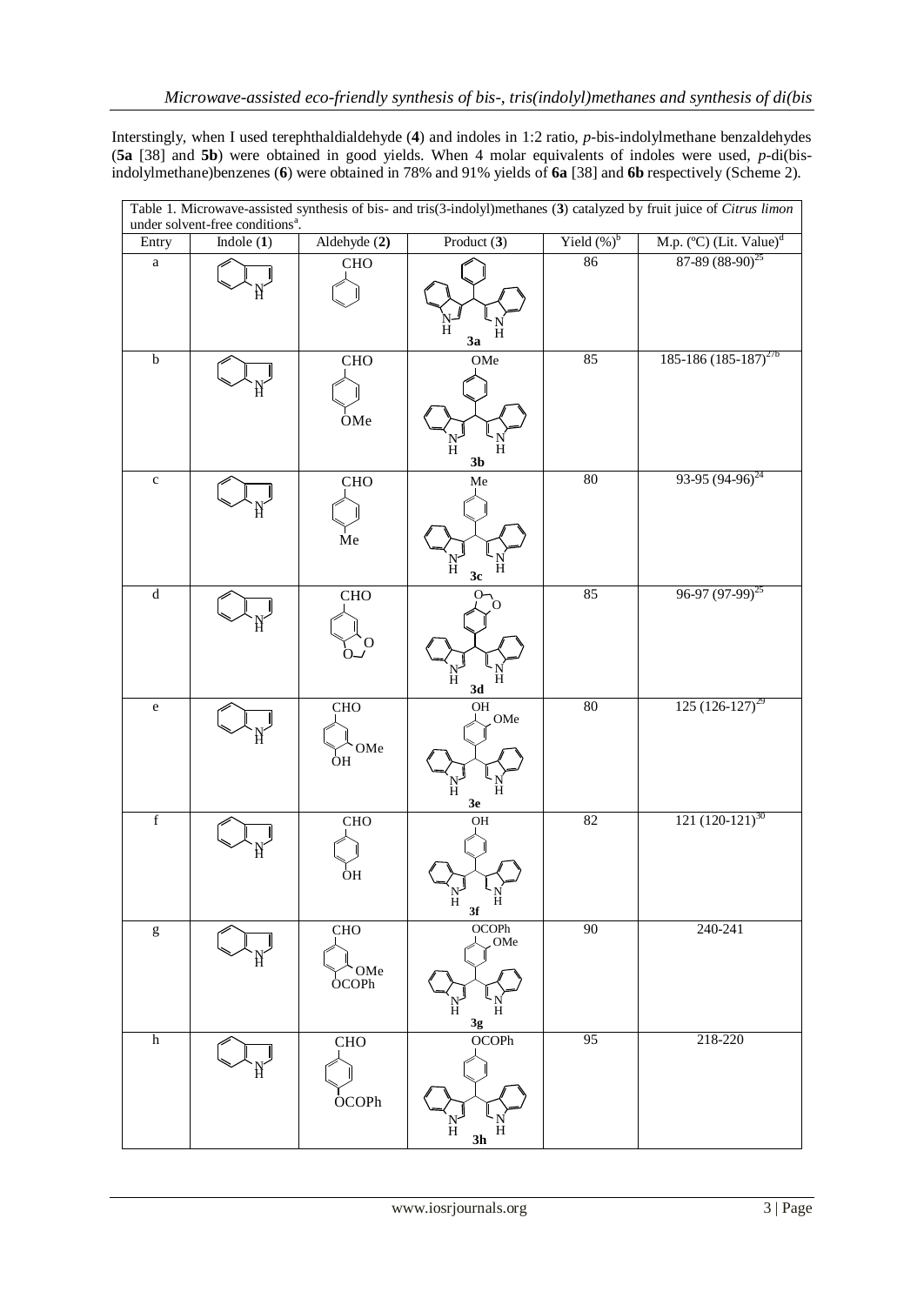| Table 1. Continued     |              |                               |                                                              |                 |                                     |  |  |
|------------------------|--------------|-------------------------------|--------------------------------------------------------------|-----------------|-------------------------------------|--|--|
| Entry                  | Indole $(1)$ | Aldehyde (2)                  | Product $(3)$                                                | Yield $(\%)^b$  | M.p. (°C) (Lit. Value) <sup>d</sup> |  |  |
| $\mathbf{i}$           |              | <b>CHO</b><br>Сl              | Cl<br>N<br>H<br>Ħ<br>3i                                      | $88\,$          | 73-74 $(74-76)^{26}$                |  |  |
| $\mathbf j$            |              | CHO<br>$\rm Br$               | Br<br>$_{\rm H}^{\rm N}$<br>Ħ<br>3j                          | 76              | $109-111(110-112)^{30}$             |  |  |
| $\overline{\mathbf k}$ |              | <b>CHO</b><br>NO <sub>2</sub> | NO <sub>2</sub><br>N<br>H<br>Ħ<br>3k                         | $\overline{95}$ | $220(220-222)^{27b}$                |  |  |
| $\overline{1}$         |              | <b>CHO</b><br>NO <sub>2</sub> | NO <sub>2</sub><br>$_{\rm H}^{\rm N}$<br>Ħ<br>3 <sub>l</sub> | $\overline{95}$ | 217-220 (219-222) <sup>26</sup>     |  |  |
| ${\bf m}$              |              | CHO<br>NMe <sub>2</sub>       | NMe <sub>2</sub><br>N<br>H<br>Ħ<br>3m                        | 75              | 208-210 (210-212 <sup>30</sup>      |  |  |
| $\mathbf n$            |              | $\langle 0 \rangle$ CHO       | $_{\rm H}^{\rm N}$<br>H<br>3n                                | 85              | 321-323 (322-324) <sup>30</sup>     |  |  |
| $\mathbf 0$            |              | $\mathbf O$<br>$\mathbf{H}'$  | $_{\rm H}^{\rm N}$<br>H<br>30                                | 80              | $107(106-108)^{27a}$                |  |  |
| $\, {\bf p}$           |              | $\frac{0}{4}$ H               | Ħ<br>Н<br>$3p$                                               | 75              | $67-69$ $(68-70)^{25}$              |  |  |
| $\mathbf q$            | Me           | CHO                           | Ħ<br>H<br>3q                                                 | 85              | 245-246 (247-248) <sup>29</sup>     |  |  |
| $\mathbf r$            | Me           | <b>CHO</b><br>OMe             | OMe<br>Ħ<br>3r                                               | 80              | $98-99(98-100)^{25}$                |  |  |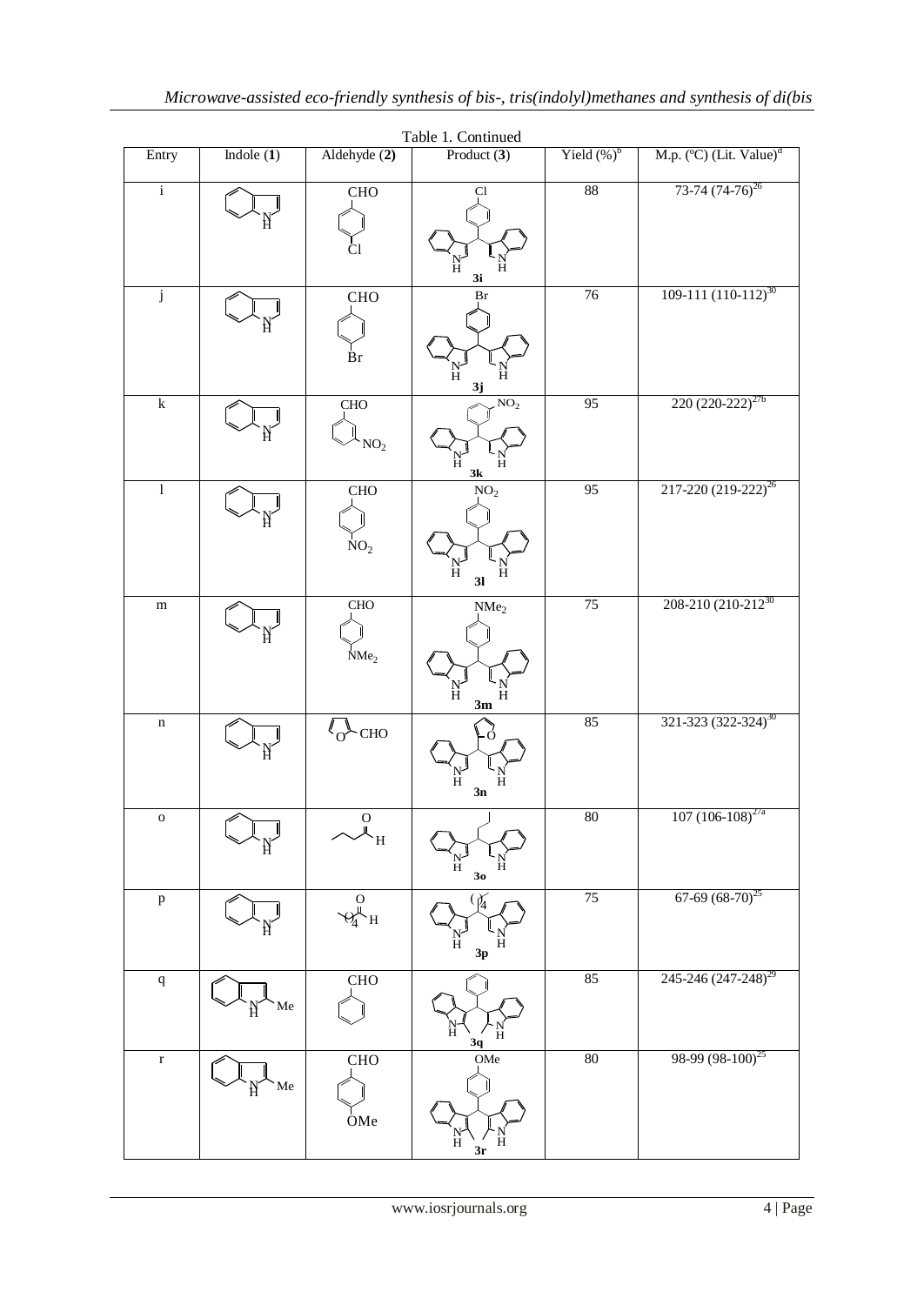| Table 1. Continued                                    |              |                                                         |                                                                 |                 |                                     |  |  |
|-------------------------------------------------------|--------------|---------------------------------------------------------|-----------------------------------------------------------------|-----------------|-------------------------------------|--|--|
| Entry                                                 | Indole $(1)$ | Aldehyde (2)                                            | Product $(3)$                                                   | Yield $(\%)^b$  | M.p. (°C) (Lit. Value) <sup>d</sup> |  |  |
| ${\bf S}$                                             | Me           | CHO<br>Me                                               | ${\rm Me}$<br>$\frac{N}{H}$<br>H<br>$3s$                        | 90              | $173-174(174-175)^{29}$             |  |  |
| $\mathbf t$                                           | Me           | <b>CHO</b><br>Ő<br>റ്                                   | $\overline{O}_{0}$<br>Ħ<br>Ħ<br>3t                              | 85              | 225-227 (226-228) <sup>28</sup>     |  |  |
| $\mathbf u$                                           | Me           | ${\rm CHO}$<br>Cl                                       | Cl<br>N<br>H<br>Н<br>3 <sub>u</sub>                             | $\overline{92}$ | 236-238 (238-239) <sup>28</sup>     |  |  |
| $\mathbf{V}$                                          | Me           | CHO<br>OMe<br>OCOPh                                     | OCOPh<br>OMe<br>$\frac{N}{H}$<br>$\ddot{H}$<br>3v               | 90              | 274-275                             |  |  |
| $\mathbf W$                                           | Me           | CHO<br>$\overline{O}$ H                                 | $\overline{OH}$<br>$_{\rm H}^{\rm N}$<br>$\ddot{H}$<br>$(3w)^c$ | 75              | 241-243                             |  |  |
| $\mathbf X$                                           | Me           | $_{\mathsf{u}}^{\mathrm{O}}$<br>$\overline{\mathbf{H}}$ | Н<br>Н<br>3х                                                    | 76              | 129-130                             |  |  |
| $\mathbf y$                                           |              | CHO                                                     | $\rm NH$<br>Ħ<br>Ħ<br>$(3y)^c$                                  | $\overline{82}$ | 249-251                             |  |  |
| $\mathbf{Z}% ^{T}=\mathbf{Z}^{T}\times\mathbf{Z}^{T}$ | Me           | <b>CHO</b>                                              | $\rm NH$<br>$\frac{\text{N}}{\text{H}}$<br>Ħ<br>$(3z)^c$        | 80              | 268-269                             |  |  |

 $a<sup>a</sup>$  Reaction time 3 min;  $b<sup>b</sup>$  Isolated yield;  $c<sup>c</sup>$  Known compound ref. 23;  $d<sup>d</sup>$  References for melting point.

This method is also highly chemoselective for aryl aldehydes in presence of ketones and aliphatic aldehydes. For example, when 1:1 mixture of 4-methoxybenzaldehyde and acetophenone was allowed to react with indole in presence of lemon juice in neutral alumina under microwave irradiation, it was found that only 3,3' bis(indolyl)-4-methoxyphenylmethane (**3b**) was obtained, while acetophenone did not give the corresponding product under this reaction condition. Also, in an equimolar mixture aryl aldehyde and aliphatic aldehyde, it was found that aryl aldehyde were chemosectively converted to the corresponding bis(3-indolyl)methane, but the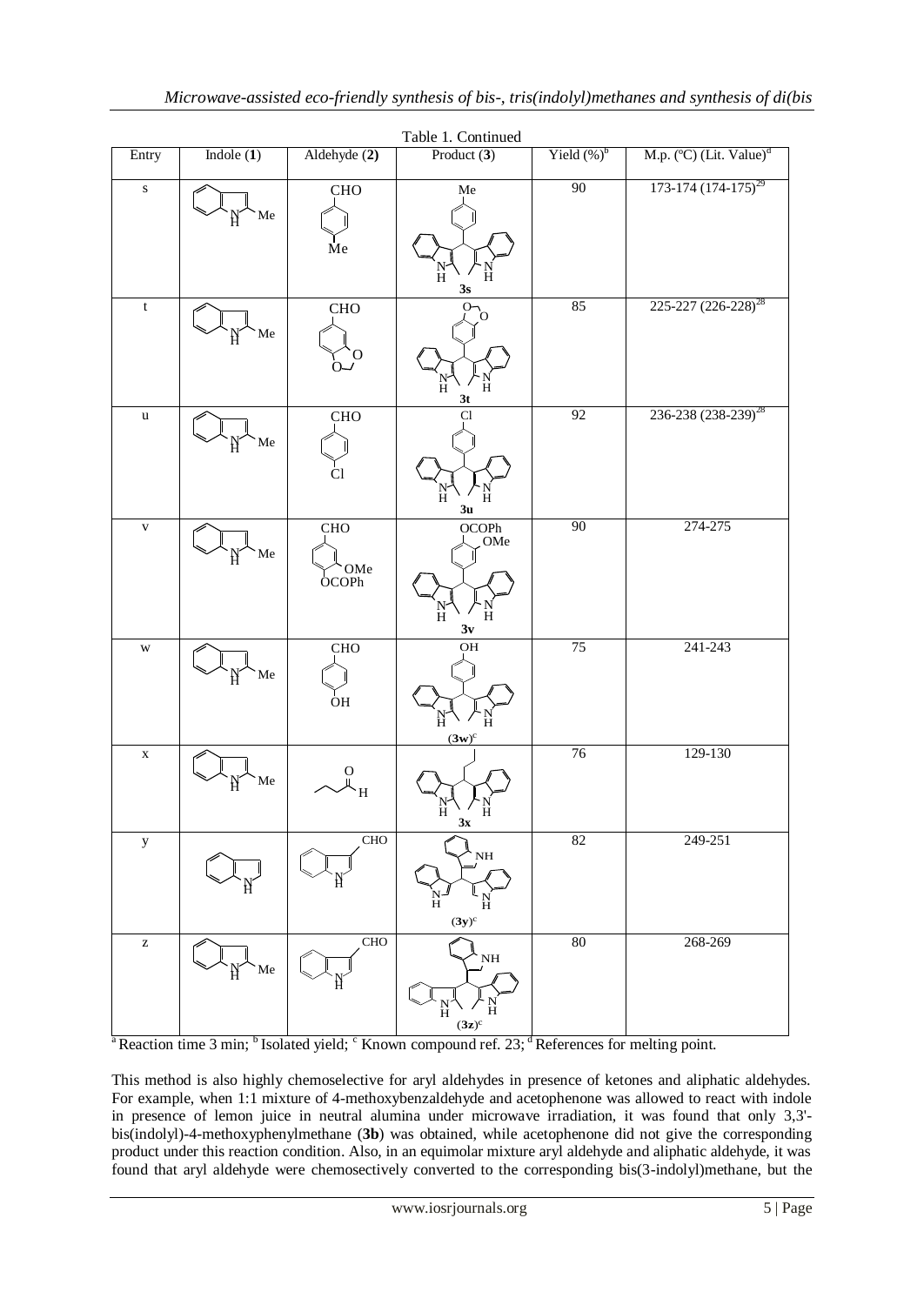aliphatic ones converted slightly (Scheme 3). The reaction was clean and the products were obtained in high yields with out the formation of any by-products.



Scheme 3

# **III. Experimental**

#### *3.1. Chemicals and Apparatus*

All the chemicals used in the present study are of analytical grade and were obtained from local suppliers. Melting points were determined on a Kofler block and uncorrected. IR spectra were recorded on Perkin Elmer FT-IR Spectrophotometer (Spectrum RX 1) and Jasco FT-IR-4200 Spectrophotometer as KBr pellets. <sup>1</sup>H NMR spectra were obtained in CDCl<sub>3</sub> or DMSO-d<sub>6</sub> on a Bruker AV-300 (300 MHz) and Bruker AV-500 (500 MHz) spectrometers using TMS as an internal standard. Mass spectra were acquired on a QTOF Micro Mass spectrometer. Analytical samples were dried *in vacuo* at room temperature. Microanalytical data were recorded on two Perkin-Elmer 2400 Series II C, H, N analyzers. Column chromatograpy were performed on silica gel (100-200 mesh) using petroleum ether (60-80ºC)-ethyl acetate mixture as eluents. TLC was carried out on silica gel G.

#### *3.2. Preparation of fruit juice from the fruits of Citrus limon*

Fruits of *Citus limon* was purchased from the local market. The fruit's juice was extracted mechanically and centrifuged using Micro Centrifuge (REMI RM-12C). The clear portion of the juice was used as catalyst for the reactions.

### *3.3. General procedure for synthesis of bis-, tris-, and tetraindolyl compounds*

A mixture of indoles **1** (2 mmol), aldehydes **2** (1 mmol), fruit juice of *Citrus limon* (1 ml) and neutral alumina  $(A<sub>1</sub>O<sub>3</sub>, 1.5$  gm) were grinded with mortal and pestle and it was dried. The solid mixture was irradiated under a microwave (LG, MH-4048GW, 480 W, 3 min). After completion of the reaction, the reaction mixture was diluted with water and then extracted with ethyl acetate. The combined organic layer was dried over anhydrous  $Na<sub>2</sub>SO<sub>4</sub>$  and concentrate under reduced pressure. The obtained crude product was purified by rapid column chromatography on silica gel using petroleum ether-ethyl acetate mixtures to obtained pure bis- and tris (3-indolyl)methanes **3** (Table 1) and *p*-3,3'-bis(indolyl)methane benzaldehydes (**5**). Tetraindolyl compounds **6** were obtained in similar reaction conditions using 4 molar proportions of indoles. Majority of the compounds were known compounds and characterized from the reported melting points (reffered in Table 1) and  ${}^{1}H$  NMR data and compounds **3g**-**h**, **3v**, **3x**, **5b** and **6b** were unknown. The unknown products were characterized from their analytical and spectral  $(IR, {}^{1}H NMR, {}^{13}C$  and mass) data.

#### *1.4. Analytical and Spectral data of unknown products*

*3,3'-Bis(indolyl)-4-benzoyloxy-3-methoxyphenylmethane* **3g** (Table 1, entry g). White solid. m.p.: 240- 241 °C; IR (KBr) $v_{\text{max}}$  3399 and 3366 (N-H), 3057, 2966, 1725 (OCOPh), 1276, 743 cm<sup>-1</sup>; <sup>1</sup>H NMR (300MHz,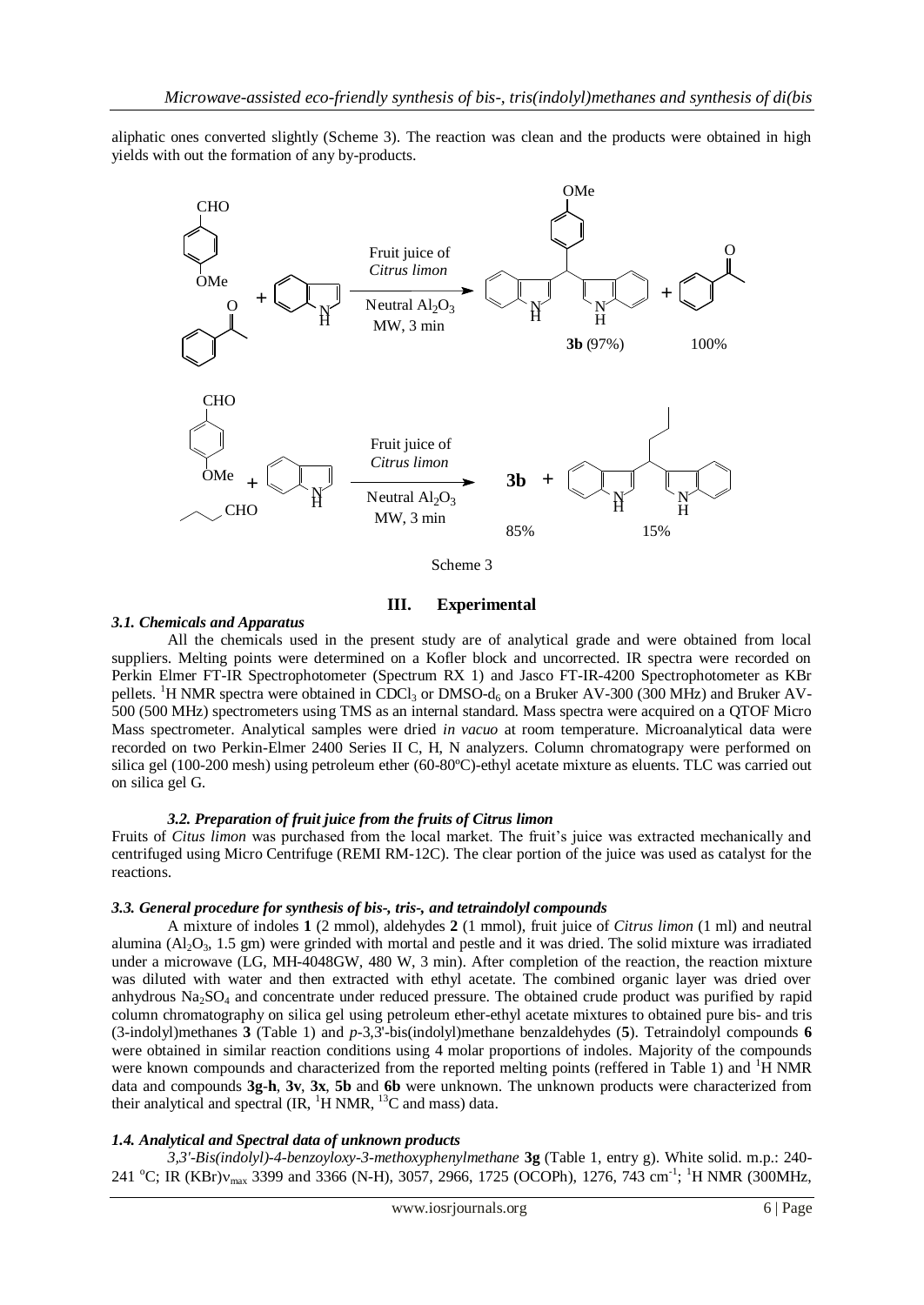CDCl3): 3.68 (3H, s, OMe), 5.90 (1H, s, Ar-CH), 6.67 (2H, s), 6.91 (1H, d, *J* = 8.1 Hz), 6.99-7.05 (4H, m), 7.17 (2H, t, *J* = 7.5 Hz), 7.36 (2H, d, *J* = 8.1 Hz), 7.42 (2H, d, *J* = 7.8 Hz), 7.49 (2H, t, *J* = 7.5 Hz), 7.59-7.64 (1H, m), 7.94 (2H, br s, NH), 8.21 (2H, d,  $J = 8.1$  Hz). MS (ESI)  $m/z$ : Calcd for C<sub>31</sub>H<sub>24</sub>N<sub>2</sub>O<sub>3</sub> [M+Na]<sup>+</sup> 495.17, Found 495.21. Anal. Calcd for C<sub>31</sub>H<sub>24</sub>N<sub>2</sub>O<sub>3</sub> (472.54): C, 78.80; H, 5.12; N, 5.93%. Found: C, 78.69; H, 5.07; N, 5.99%.

*3,3'-Bis(indolyl)-4-benzoyloxyphenymethane* **3h** (Table 1, entry h). White crystalline solid. m.p.: 218- 220 °C; IR (KBr) $v_{\text{max}}$  3392 (N-H), 3062, 2950, 1723 (OCOPh), 1270, 745 cm<sup>-1</sup>; <sup>1</sup>H NMR (500MHz, CDCl<sub>3</sub>):  $\delta$ 5.92 (1H, s, Ar-CH), 6.67 (2H, s), 7.02 (2H, t, *J* = 7.5 Hz), 7.13 (2H, d, *J* = .5 Hz), 7.18 (2H, t, *J* = 7.5 Hz), 7.36 (2H, d, *J* = 8.0 Hz), 7.38 (2H, d, *J* = 8.5 Hz), 7.39 (2H, t, *J* = 8.1 Hz), 7.50 (2H, t, *J* = 7.8 Hz), 7.62 (1H. m), 7.95 (2H, br s, NH), 8.19 (2H, d,  $J = 9.0$  Hz). HRMS (ESI)  $m/z$ : Calcd for C<sub>30</sub>H<sub>22</sub>N<sub>2</sub>O<sub>2</sub> [M+Na]<sup>+</sup> 465.1578, Found 465.1578. Anal. Calcd for C<sub>30</sub>H<sub>22</sub>N<sub>2</sub>O<sub>2</sub> (442.52): C, 81.43; H, 5.01; N, 6.33%. Found: C, 80.93; H, 4.90; N, 6.39%.

*3,3'-Bis(2-methylindolyl)-4-benzoyloxy-3-methoxyphenylmethane* **3v** (Table 1, entry v). White solid. m.p.: 274-275 °C. IR (KBr)v<sub>max</sub> 3401 and 3375 (N-H), 3057, 2933, 1725 (OCOPh), 1275, 743 cm<sup>-1</sup>; <sup>1</sup>H NMR (300MHz, DMSO-d<sub>6</sub>):  $\delta$  2.50 (6H, s, Me), 3.55 (3H, s, OMe), 5.97 (1H, s, Ar-CH), 6.76-6.69 (3H, m), 6.92-6.87 (4H, m), 7.10 (2H, d, *J* = 9.1 Hz), 7.21 (2H, d, *J* = 8.4 Hz), 7.59 (2H, t, *J* = 7.5 Hz), 7.76-7.71 (1H, m), 8.11  $(2H, d, J = 7.2 \text{ Hz})$ ,10.76 (2H, br s, NH). MS (ESI)  $m/z$ : Calcd for C<sub>33</sub>H<sub>28</sub>N<sub>2</sub>O<sub>3</sub> [M+Na]<sup>+</sup> 523.20, Found 523.26. Anal. Calcd for C<sub>33</sub>H<sub>28</sub>N<sub>2</sub>O<sub>3</sub> (500.60): C, 79.18; H, 5.64; N, 5.60%. Found: C, 79.56; H, 5.58; N, 5.63%.

3,3'-Bis(2-methylindolyl)-n-propylmethane 3x (Table 1, entry x). White solid. m.p. 129-130 °C.: IR  $v_{\text{max}}$  (KBr) : 3385 (N-H), 3055, 2955, 1458, 1302, 745 cm<sup>-1</sup>; <sup>1</sup>H NMR (300MHz, CDCl<sub>3</sub>):  $\delta$  0.95 (3H, t, *J* = 7.5 Hz), 1.36-1.44 (2H, m), 2.34 (6H, s, Me), 2.38-2.47 (2H, m), 4.41 (1H, t, *J* = 7.8 Hz, Ar-CH), 6.97 (2H, t, *J* = 7.5 Hz), 7.04 (2H, t, *J* = 7.5 Hz), 7.21 (2H, d, *J* = 8.1 Hz), 7.62 (2H, d, *J* = 7.8 Hz), 7.64 (2H, br s, NH). MS (ESI)  $m/z$ : Calcd for C<sub>22</sub>H<sub>24</sub>N<sub>2</sub> [M+Na]<sup>+</sup> 339.18, Found 339.23.Anal. Calcd for C<sub>22</sub>H<sub>24</sub>N<sub>2</sub> (316.45): C, 83.50; H, 7.64; N, 8.85%. Found: C, 83.41; H, 7.59; N, 8.97%.

p-3,3'-Bis(2-methylindolyl)methane benzaldehyde **5b** Pink solid. m.p.: 232-234 °C. <sup>1</sup>H NMR (300MHz, DMSO-d6): 2.08 (6H, s, CH3), 6.01 (1H, s, Ar-CH), 6.67 (2H, t, *J* = 7.5 Hz), 6.79 (2H, d, *J* = 7.5 Hz), 6.89  $(2H, t, J = 7.8 \text{ Hz})$ , 7.22 (2H, d, J = 7.8 Hz), 7.39 (2H, d, J = 8.1 Hz), 7.81 (2H, d, J = 8.1 Hz), 9.96 (1H, s, CHO), 10.82 (2H, br s, NH); MS (ESI)  $m/z$ : Calcd for C<sub>26</sub>H<sub>22</sub>N<sub>2</sub>O [M-H]<sup>+</sup> 377.17, Found 377.23. Anal. Calcd for  $C_{26}H_{22}N_2O$  (378.47): C, 82.52; H, 5.86; N, 7.40%. Found: C, 82.62; H, 5.97; N, 7.13%.

*p-Di[3,3'-bis(2-methylindolyl)methane]benzene* **6b** Red solid. m.p.: 280-282 °C.: IR  $v_{\text{max}}$  (KBr): 3390  $(N-H)$ , 3055, 2944, 1454, 1300, 746 cm<sup>-1</sup>; <sup>1</sup>H NMR (300MHz, DMSO-d<sub>6</sub>):  $\delta$  2.09 (12H, s, CH<sub>3</sub>), 5.87 (2H, s), 6.67 (4H, t, *J* = 7.5 Hz), 6.88 (2H, t, *J* = 8.7 Hz), 6.90 (4H, d, *J* = 8.4 Hz), 7.05 (4H, s,), 7.18 (4H, d, *J* = 7.8 Hz), 10.71 (4H, br s, NH). <sup>13</sup>C NMR (75MHz, DMSO-d<sub>6</sub>): δ 12.05 (CH<sub>3</sub>), 38.26 (Ar-CH), 110.29, 111.89, 112.33, 117.84, 118.67, 19.49, 128.29, 131.99, 135.05, 141.52; MS (ESI)  $m/z$ : Calcd for C<sub>44</sub>H<sub>38</sub>N<sub>4</sub> [M-H]<sup>+</sup> 621.30, Found 621.25. Anal. Calcd for C<sub>44</sub>H<sub>38</sub>N<sub>4</sub> (622.80): C, 84.85; H, 6.15; N, 9.00. Found: C, 84.71; H, 6.27; N, 8.89.

#### **IV. Conclusions**

Fruit juice of *Citrus limon* promotes the condensation of indoles and aldehydes using microwave irradiation under solvent-free conditions. The notable advantages of this procedure are: (a) resonably good yield; (b) shorter reaction times; (c) mild conditions; (d) in tune with green synthesis avoiding toxic reagents; (e) It has a general applicability accommodating a variety of substitution patterns and the products **3g**-**h**, **3v**, **3x**, **5b** and **6b** are new compounds and may have potectial biological activities. I believe this procedure will play an important role in the preparation of nitrogen heterocyclic derivatives.

#### **Acknowledgements**

Financial support from the University Grants Commission, New Delhi, Government of India (UGC MRP Grant no. PSW-130/11-12-ERO) is gratefully acknowledged.

#### **References**

- 
- [1] M. Doble, and A. Kumar, "Green chemistry and engineering", Elsevier, 2007.<br>[2] C. Einhorn, J. Einhorn, and J.L. Luche. "Sonochemistry-The use of ultrasonic [2] C. Einhorn, J. Einhorn, and J.L. Luche. "Sonochemistry-The use of ultrasonic waves in synthetic organic chemistry", Synthesis, No. 11, 1989, pp. 787-813.
- [3] P.H.H. Hermkens, H.C.J. Ottenheijm, and D.C. Ress, "Solid-phase organic reactions II: A review of the literature Nov 95-Nov 96", Tetrahedron, Vol. 53, No. 16, 1997, pp. 5643-5678.
- [4] L. Perreux, and A. Loupy, "A tentative rationalization of microwave effects in organic synthesis according to the reaction medium, and mechanistic considerations", Tetrahedron, Vol. 57, No. 45, 2001, pp. 9199-9223.
- [5] D. Dallinger, and C.O. Kappe, "Microwave-assistaed synthesis in water as solvent", Chemical. Reviews, Vol. 107, No. 6, 2007, pp. 2563-2591.
- [6] M. Hino, and K. Arata, ["Synthesis of solid superacid of tungsten oxide supported on zirconia and its catalytic action for reactions of](http://pubs.rsc.org/en/content/articlelanding/1988/c3/c39880001259)  [butane and pentane"](http://pubs.rsc.org/en/content/articlelanding/1988/c3/c39880001259), Journal of the Chemical Society, Chemical Communications*,* No. 18, 1988, pp. 1259-1260.
- [7] R. J. Sundberg, The chemistry of indoles; Academic press: New York*,* 1996, p 113.